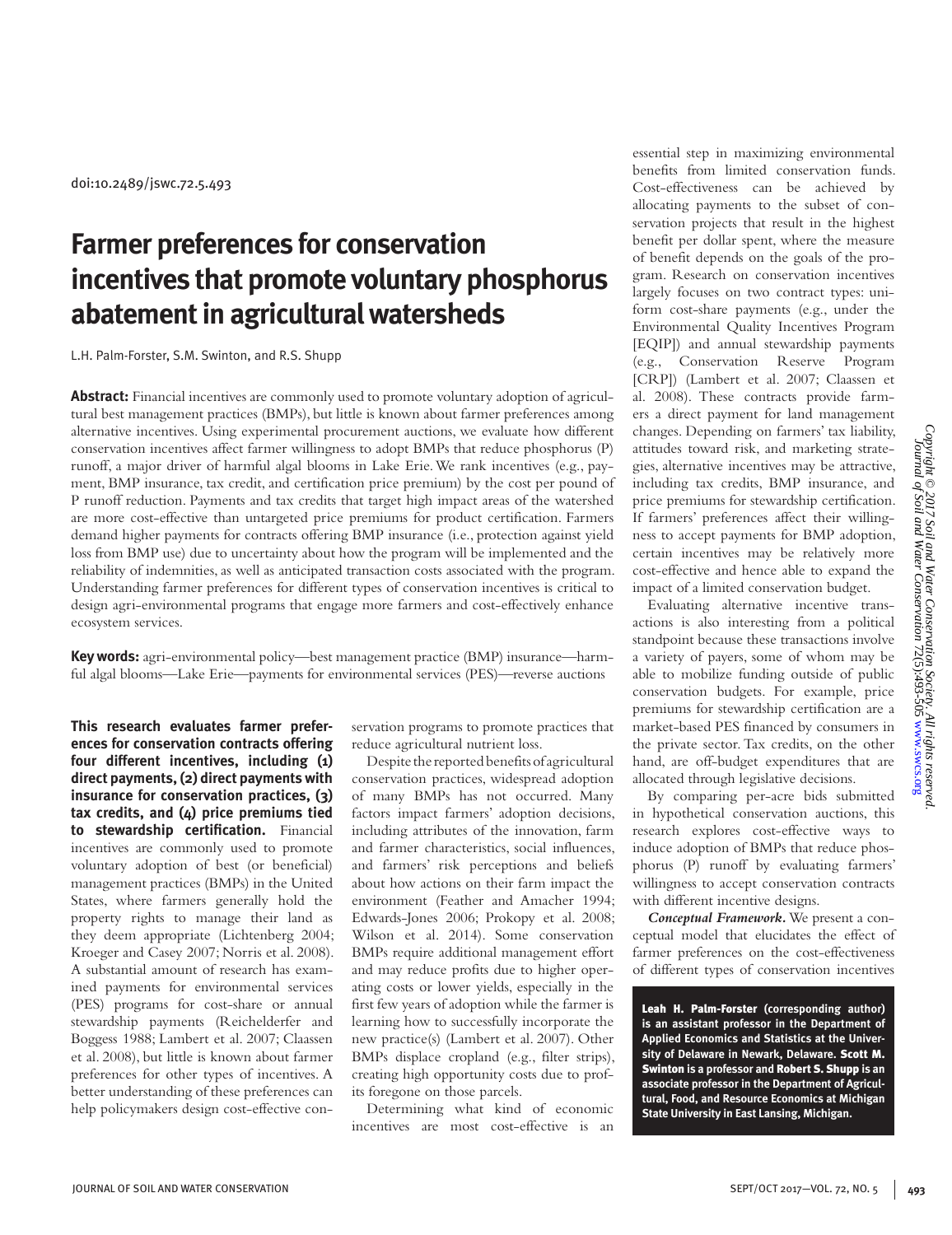(see Palm-Forster [2015] for a detailed theoretical model). Using a limited budget, a conservation agency seeks to maximize environmental benefits by providing financial incentives for voluntary adoption of agricultural management practices that generate desirable environmental outcomes. To implement a targeted conservation program, the conservation agency makes two decisions. First, the agency chooses which incentive transaction it will offer to motivate voluntary conservation actions. Second, the agency selects the set of farmers that will be accepted into the program and paid for their conservation actions.

Research has shown that heterogeneous costs and benefits of BMP implementation make uniform payments inefficient, as some farmers are overpaid for their actions while others decline to enroll due to inadequate compensation (Horowitz et al. 2009; Selman et al. 2008). However, without knowledge about farmer-specific costs and benefits, it is difficult for conservation agencies to design contracts that are attractive to farmers while still using funds cost-effectively. Conservation procurement auctions provide agencies with a way to allocate scarce funds among the most cost-effective projects by having farmers compete for contracts and accepting offers that provide the most environmental benefit per dollar spent (Claassen et al. 2008; Hellerstein et al. 2015).

Although reverse auctions are typically used to allocate payments under a standard direct payment incentive design, the conservation agency could offer different types of incentives. If the agency knows how alternative incentive contracts will influence bids and farmers' willingness to participate, the agency can design more cost-effective programs by choosing an incentive that results in lower requested payments per unit of environmental benefit procured.

Since the incentives that we are interested in testing are not offered in reality, experimental auctions are used to evaluate farmers' relative preferences among four incentive types. Farmers submit bids that represent the amount of funding that they would require per-acre to adopt one or more BMP. Then, biophysical models are used to predict the level of environmental benefit that can be achieved with the BMP. This prediction requires knowledge about the current management system in order to predict benefits from an alternative system using the proposed BMP. The bid amount and predicted environmental benefits are used to select the most cost-effective bids—i.e., the bids that provide the most environmental benefit using the limited conservation budget. In practice, conservation procurement auctions are typically designed such that the winning bidders receive the payment requested (Hellerstein et al. 2015). Thus, farmers face a tradeoff when choosing their bid—a higher bid increases their potential payment, but decreases the probability that the bid will be accepted because higher bids increase the agency's cost per unit of benefit.

We can analyze how bids differ among four types of incentives, including (1) direct payment, (2) a direct payment with free (i.e., fully subsidized) BMP insurance, (3) a tax credit, and (4) a price premium tied to stewardship certification. Analyzing relative bids reveals information about farmer preferences for the alternative transactions.

A farmer will only enroll in a conservation program if the expected benefits (utility) derived from being in the program are greater than the benefits from what they would normally do (their status quo utility). Expected benefits depend on anticipated changes in profitability, and they also depend on perceptions about the ease of participating in the conservation program. Program participation can affect profitability through changes in productivity that may occur because of using a different management practice and changes in costs if input requirements differ between the old and new management systems. Program attributes and anticipated conservation outcomes also influence utility. For example, Peterson et al. (2014) show that transaction costs arising from contract stringency can cause farmers to insist on a higher payment to adopt new management practices. We posit that willingness to enroll in conservation programs is affected by farmer perceptions about the benefits and costs of different incentive contracts, including their expectations about transaction costs that they will face as participants.

Environmental stewardship can also provide personal and reputation benefits for farmers. Juutinen et al. (2013) found that conservation motives decrease payments required by landowners participating in a Finnish conservation program. Similarly, Wilson et al. (2014) found that farmers who are more concerned about negative environmental impacts of nutrient loss were

more willing to take additional conservation actions on their land.

Farmers' bids to participate in conservation programs reflect their preferences among program attributes, profitability effects, and nonmonetary impacts. For example, a farmer may require a tax credit amount that is lower than the amount of a direct payment necessary for them to adopt a BMP. If a farmer values tax credits more than equivalent direct payments, it indicates that conservation programs could be designed to be more cost-effective by offering tax benefits (deductions or credits) instead of making direct payments.

If farmers are risk averse and perceive higher risks from BMP adoption, they may insist upon a risk premium in the form of higher PES compensation. In this case, crop yield insurance linked to BMP implementation may be more cost-effective than payments (Mitchell and Hennessy 2003). BMP insurance contracts protect farmers from downside profitability risk tied to BMP adoption. In this study, a group policy is used that pays indemnities to farmers that implement a BMP if the county-wide average yield of BMP systems falls below the county-wide average yield of conventional systems. Group policies are designed to overcome moral hazard issues associated with individual policies that pay farmers for productivity losses based on on-farm yield comparisons between BMP fields and check strips (DeVuyst and Ipe 1999; Mitchell 2004; Baerenklau 2005). In principle, if a risk averse farmer was provided with fully subsidized (i.e., free) BMP insurance, then we expect a bid for a payment with free BMP insurance to be less than a bid for a direct payment alone because, when insurance is provided, farmers would not add a risk premium to the payment they request.

Certification of environmental stewardship represents an alternative means to induce improved agri-environmental management. Programs that certify environmental stewardship can induce conservation actions if farmers value benefits from certification (e.g., price premiums, increased market access, social recognition, and protection from future regulation). If farmers value the nonmonetary benefits from becoming certified, they may be willing to adopt BMPs for a price premium that pays less than a direct payment made privately.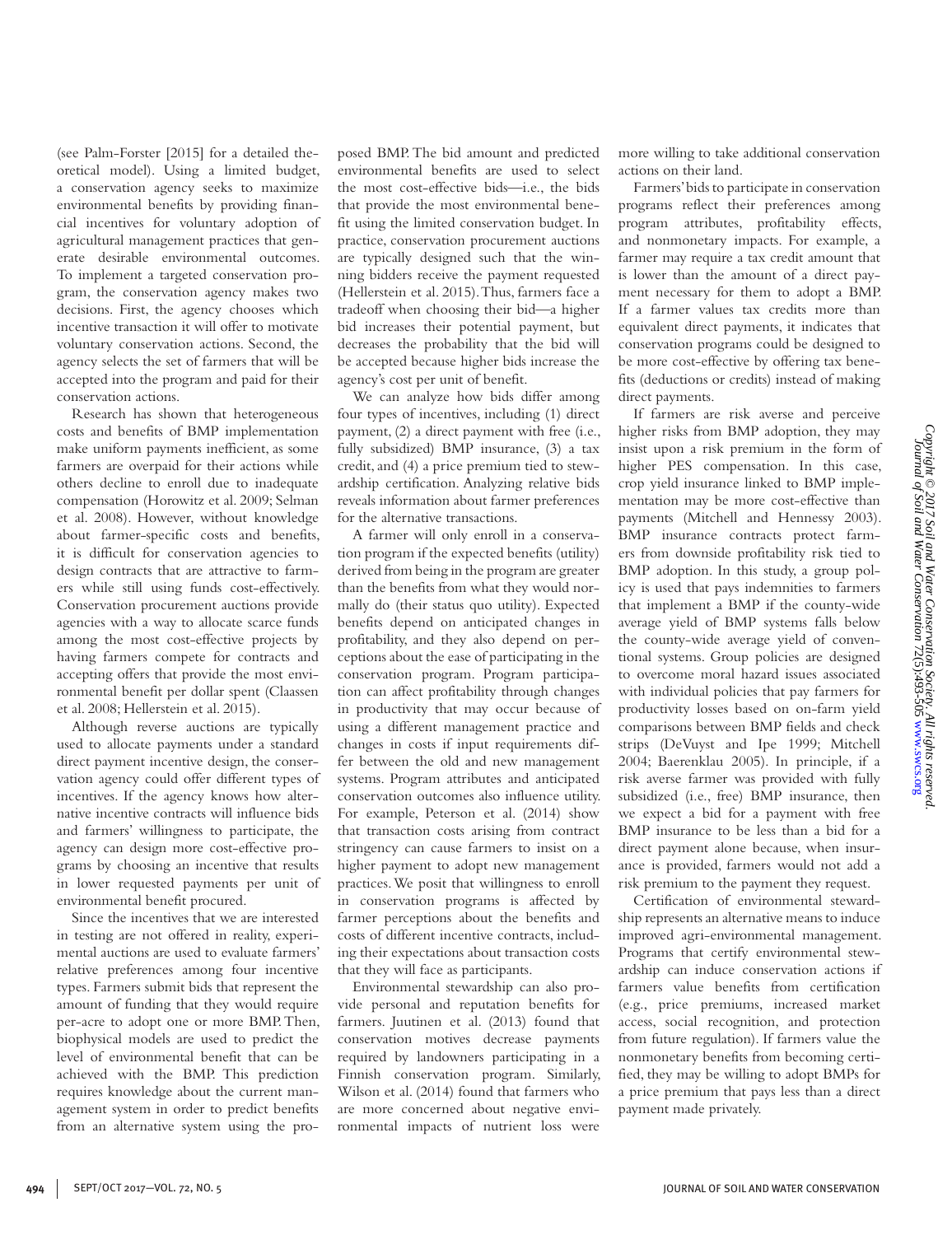A conservation agency seeks to maximize environmental benefits using a limited budget for voluntary conservation incentives. Figure 1 presents the environmental contract curves that are created by plotting projects based on the cumulative environmental benefits that could be procured and the cost per unit of benefit for each project, where cost is based on the bids submitted. At a given level of environmental benefits, *E*, the area underneath the supply curve equals the budgetary outlay required to fund accepted bids in a program with attributes  $ρ$ . *E<sub>j</sub>* and *E<sub>h</sub>* represent the total benefits procured with a fixed budget *G* in programs offering incentive *j* and *h*, respectively. Area *b* is equivalent to area *c* such that the budgetary expenditure for program *h* (i.e.,  $G_h = a + b$ ) equals the budgetary expenditure for program *j* (i.e., *Gj*  $= a + c$ ). In this example, the agency would prefer to offer a program with incentive *j*  and attributes  $\rho_j$  because it would enable the program to procure greater environmental benefits  $(E_j > E_h)$  with a fixed budget (*G*).

Figure 1

#### Materials and Methods

Using experimental conservation procurement auctions, we evaluate farmer preferences for different conservation incentives by comparing bids for different types of contracts. Comparing conservation incentive designs requires controlling for other factors that may influence the cost-effectiveness of the program. Past research has shown that farmer willingness to accept PES depends on direct costs and benefits, opportunity costs, personal beliefs, and farm resources (Ma et al. 2012). To test preferences for different incentives, we used a questionnaire to identify farmer characteristics and then controlled for farm characteristics by presenting auction participants with hypothetical, "mock" farms at specific locations in the watershed. Mock farms allowed us to control for otherwise unobservable farm characteristics in a way that we could replicate at each auction site; they also facilitated the real-time ranking of bids using previously simulated environmental data for each farm. Participants earned money in the experiment based on the profitability of their mock farms. Their decisions in the experiment were not linked to real actions on cropland they own.

We conducted our experiments in the Maumee Watershed, which drains into western Lake Erie and is the single largest watershed draining into the Great Lakes. Spanning parts of Ohio, Michigan, and Indiana, 80% of the land in the Maumee is dedicated to agriculture. Recent research suggests that spring P loading from cropland in the Maumee Watershed is the primary driver of harmful algal blooms (HABs) in western Lake Erie (Stumpf et al. 2012; Johnson et al. 2014). Lake Erie HABs threaten human health and wildlife by producing microcystin, a harmful toxin that contaminated drinking water for nearly 500,000 people near Toledo in 2014. Furthermore, HABs reduce the value of lake recreation and associated tourism revenues (Palm-Forster et al. 2016a). Harder to quantify, hypoxic conditions caused by decaying algae affect high-valued fisheries in Lake Erie (Scavia et al. 2014).

To significantly reduce HABs, experts estimate a need to lower annual total P (TP) loads by 40% to 46% (Johnson et al. 2014). Controlling soluble reactive P (SRP) export via surface runoff and subsurface drainage systems, particularly during the spring months, is critical to control nutrient export to the Great Lakes (Kleinman et al. 2015). The 2012 Great Lakes Water Quality Agreement (GLWQA) formalized a joint commitment from the United States and Canada to manage P loadings in Lake Erie

(IJC 2014). Recently revised water quality targets call for a 40% reduction in TP entering Lake Erie's western and central basins relative to 2008 levels and a 40% reduction in spring TP and SRP loads from several watersheds including the Maumee (USEPA 2016). Cost-effective conservation incentives to abate P runoff are clearly needed to augment the impacts of limited conservation budgets. In this research, we focus on the abatement of TP, but recognize the increasing importance of limiting SRP export in watersheds like the Maumee.

*Developing and Pretesting the Auctions.*  Auction protocols were developed in three stages. The first stage involved the development, pretesting, and implementation of a simplified auction that was conducted with 72 students at Michigan State University. The second stage involved the development of the farmer experimental auction protocols, directions, and information handouts about mock farms and conservation practices.

Sixteen mock farms were developed to represent corn (*Zea mays* L.) and soybean (*Glycine max* L.) farms in the Maumee Watershed. Farms were clustered in four groups as depicted in figure 2. Pairs of farms had unique soil types and average crop yields, meaning that there were eight unique geo-

Contract supply curves show the cost to procure an additional unit of environmental benefit, *E*, that can be procured in conservation programs *h* and *j* with attributes ρ, given a limited budget  $G = a + b = a + c$ . TP signifies total phosphorus.

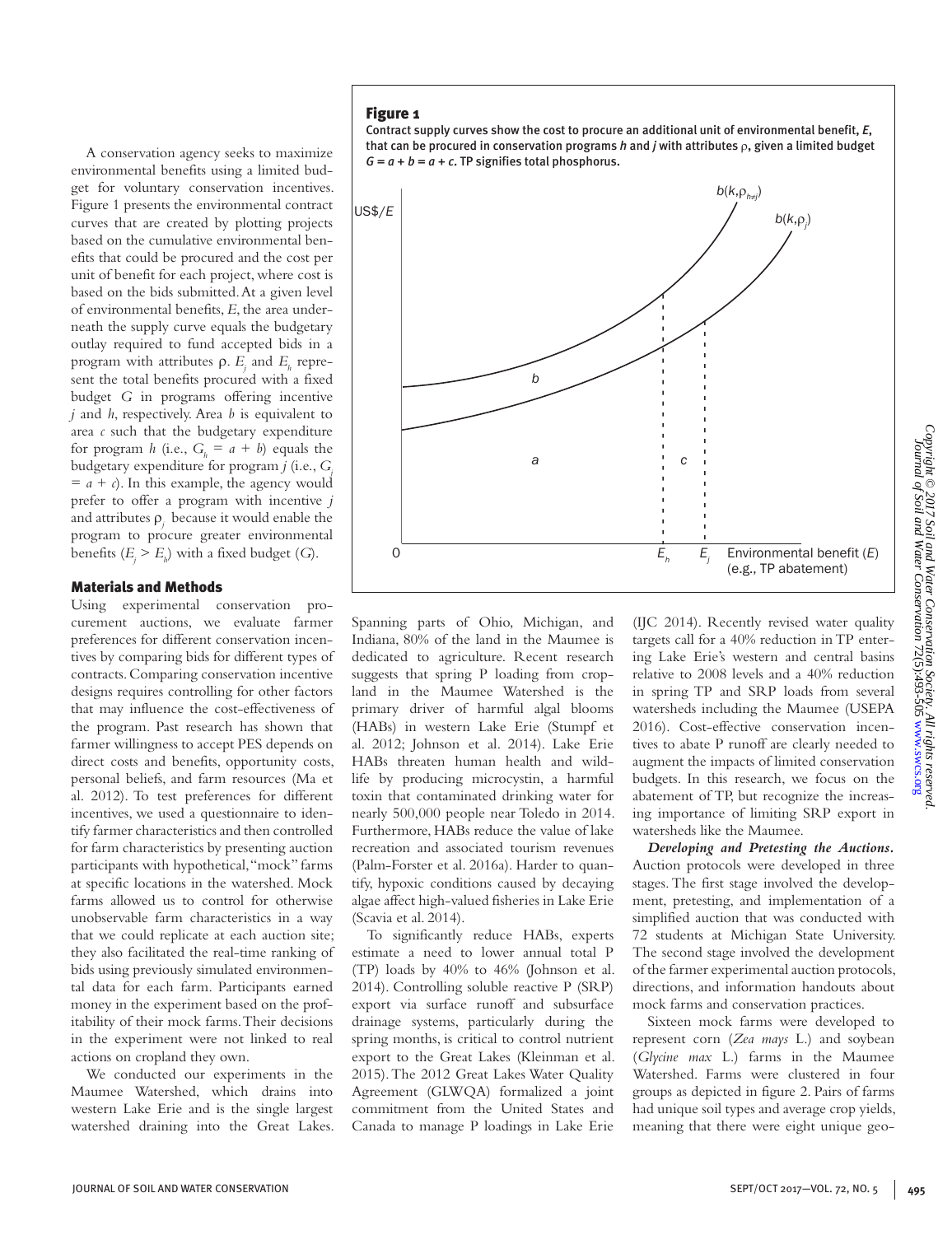# Figure 2

graphic farm characteristics among the 16 mock farms (table 1). Crop yields and TP runoff from the mock farms were modeled using the Soil and Water Assessment Tool (SWAT) (Gassman et al. 2007), which was adapted for the Maumee Basin by Bosch et al. (2011) and further modified by LimnoTech (2013). Soil types were assigned based on the two predominant soil types in each farm cluster. SWAT parameters for crop yields for each farm were scaled to align with the average county yield reported by the USDA National Agricultural Statistics Service (USDA NASS 2014). See Palm-Forster et al. (2016c) for additional details about the SWAT model used in this study. Table 2 presents an example of how the additional information was provided to participants about their mock farm. This information included location, acreage, soil type, cropping system, average crop yield and prices, and costs of conservation practices. Acreage, cropping system, and average crop prices were held constant across farms while soil type, average yield, and costs of conservation practices varied among mock farms to account for the heterogeneity

Locations of mock farms in experimental auctions in Maumee River Basin of northwest Ohio, southeast Michigan, and northeast Indiana.



baseline cropping system was assumed for all mock farms and is presented in table 3.

BMP implementation costs were designed to be representative of typical costs faced by Maumee producers and were selected from the following two sources: (1) the cost-share

payment schedule for conservation projects in Ohio funded by USDA Natural Resources Conservation Service's (NRCS) Environmental Quality Incentives Program (EQIP) and (2) opinions from farmers interviewed at the Michigan State Ag Expo (East Lansing,

Table 1

among farms in the region.

Information about baseline production practices was provided to auction participants, including (1) planting and harvesting dates; (2) fertilizer application rate, source, and timing; (3) tillage practices; (4) cover crops; and (5) filter strip placement. The same

| Information given to experimental auction participants about mock farm location, soil type, and crop yields. |  |  |  |
|--------------------------------------------------------------------------------------------------------------|--|--|--|
|--------------------------------------------------------------------------------------------------------------|--|--|--|

| <b>Farm ID</b> | <b>Farm cluster</b> | <b>Subbasin</b> | Soil type | Soil description                | Average yield                      |
|----------------|---------------------|-----------------|-----------|---------------------------------|------------------------------------|
| $1$ and $2$    | $A_1$               | St. Joseph      | Miami     | Fine, moderately well-drained   | Corn: 174 bu $ac^{-1}$             |
|                |                     |                 |           |                                 | Soybeans: 45 bu ac <sup>-1</sup>   |
| $3$ and $4$    | $A_2$               | St. Joseph      | Glynwood  | Fine-loamy and well-drained     | Corn: 170 bu $ac^{-1}$             |
|                |                     |                 |           |                                 | Soybeans: 45 bu ac <sup>-1</sup>   |
| $5$ and $6$    | $B_1$               | <b>Tiffin</b>   | Colwood   | Fine-loamy, poorly drained      | Corn: $177$ bu ac <sup>-1</sup>    |
|                |                     |                 |           |                                 | Soybeans: $46$ bu ac <sup>-1</sup> |
| 7 and 8        | $B_2$               | <b>Tiffin</b>   | Ottokee   | Fine, moderately well-drained   | Corn: $157$ bu ac <sup>-1</sup>    |
|                |                     |                 |           |                                 | Soybeans: 46 bu ac <sup>-1</sup>   |
| 9 and 10       | $C_1$               | Lower Auglaize  | Paulding  | Very fine, very poorly drained  | Corn: 167 bu ac-1                  |
|                |                     |                 |           |                                 | Soybeans: $44$ bu ac <sup>-1</sup> |
| 11 and 12      | $C_2$               | Lower Auglaize  | Toledo    | Fine, very poorly drained       | Corn: $167$ bu ac <sup>-1</sup>    |
|                |                     |                 |           |                                 | Soybeans: $44$ bu ac <sup>-1</sup> |
| 13 and 14      | $D_1$               | Lower Maumee    | Hoytville | Fine, very poorly drained       | Corn: $172$ bu ac <sup>-1</sup>    |
|                |                     |                 |           |                                 | Soybeans: 48 bu ac <sup>-1</sup>   |
| 15 and 16      | $D_2$               | Lower Maumee    | Mermill   | Fine-loamy, very poorly drained | Corn: $169$ bu ac <sup>-1</sup>    |
|                |                     |                 |           |                                 | Soybeans: $48$ bu ac <sup>-1</sup> |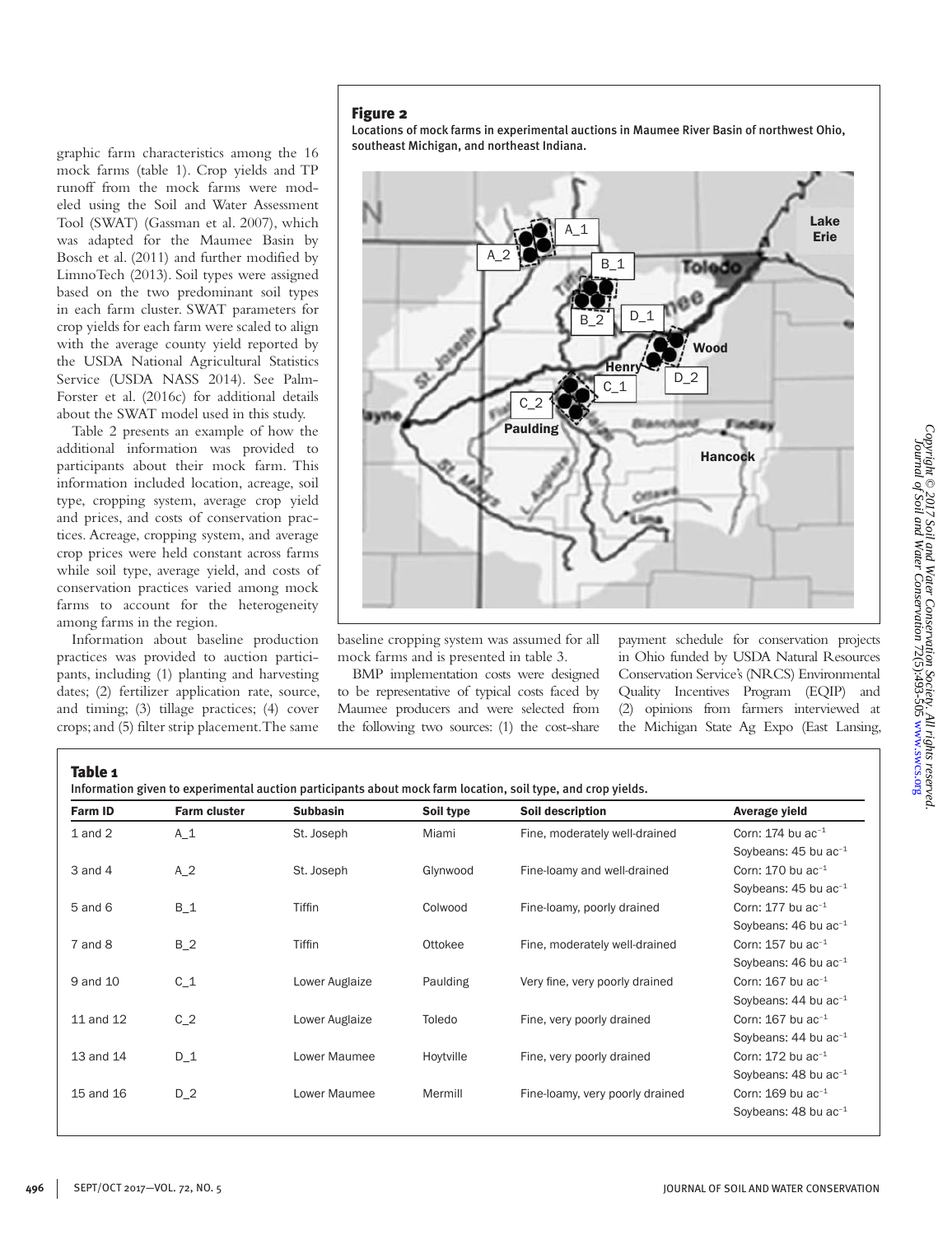Table 2

| Example information card for mock farms assigned in the experimental auction. |  |
|-------------------------------------------------------------------------------|--|
|-------------------------------------------------------------------------------|--|

| Farm ID                                               | Farm A-1                                                                                                                                            |
|-------------------------------------------------------|-----------------------------------------------------------------------------------------------------------------------------------------------------|
| Acreage                                               | You own 200 ac, which is divided into two 100 ac fields                                                                                             |
| Soil type                                             | Miami; fine, moderately well-drained                                                                                                                |
| Cropping system                                       | Corn-soybean rotation; assume that each year you grow<br>100 ac of corn and 100 ac of soybeans*                                                     |
| Average yield and prices                              | Corn: 174 bu ac <sup>-1</sup> (US\$6 bu <sup>-1</sup> )<br>Soybeans: $45$ bu ac <sup>-1</sup> (US\$12 bu <sup>-1</sup> )                            |
| Cost of conservation practices+                       | Cover crop: US\$20 ac <sup>-1</sup><br>Conservation tillage: US\$16 ac <sup>-1</sup><br>No fall fertilizer (spring fertilizer instead): $US$0 ac-1$ |
| *Details were attached and are shown in table 3.      |                                                                                                                                                     |
| +Does not include costs or benefits of yield changes. |                                                                                                                                                     |

Michigan, July 18, 2013). A main-effects orthogonal design was used to assign four levels of BMP implementation costs to the 16 mock farms as presented in table 4.

The final stage of pretesting involved vetting the mock farm descriptions and auction directions with farmers and experts, including specialists at The Ohio State University Extension, a crop and soil science professor at Michigan State University, and a nutrient management consultant from a northwestern Ohio agricultural retailer. Three farmers were recruited during the Michigan Ag Expo to review the auction directions and mock farm descriptions.

*Design of Experimental Conservation Auctions.* The experimental auctions were conducted at four farmer meetings in northwest Ohio. Personalized invitations to the auction meetings were mailed to 154 farmers. To enhance credibility, the cover letters that explained the purpose of the meeting were co-signed by leaders in the agricultural communities in which each meeting was held. These locations included Paulding County, Henry County, Wood County, and Hancock County. Producer addresses were obtained from four sources: (1) the local Soil and Water Conservation District (SWCD) office, (2) the Ohio Farm Bureau, (3) an agricultural input supplier in northwest Ohio, and (4) county property tax records.

Upon arrival, participants were asked to sign a consent form, they were paid a US\$50 participation honorarium, and they were provided with a folder that included details about their mock farm and general instructions. The auction leader presented an introduction and review of the instructions. In a series of seven auctions, farmers submitted bids for different types of incentives. Farmers were asked to make decisions for the mock farms as if these were their own farms. In this paper, we present the results from the first four auctions in which farmers submitted bids for different types of financial incentives. Results from the other auction rounds are discussed in Palm-Forster et al. (2016c).

Three protocols were consistently followed across all auction rounds. First, farmers were invited to submit bids for the annual per-acre payment (or tax credit/price premium, depending on the round) that they would require to adopt one or more of the following in-field conservation practices: (1) cover crops, (2) conservation tillage, and (3) spring fertilization instead of fall fertilization. If a farmer bid on more than one practice, then the group of practices was evaluated as a package. Combinations of practices were evaluated as packages for computational tractability so that environmental benefits for all possible combinations could be modCopyright © 2017 Soil and Water Conservation Society. All rights reserved<br>Uournal of Soil and Water Conservation 72(5):493-505 www.swcs.org *Copyright © 2017 Soil and Water Conservation Society. All rights reserved.* [www.swcs.org](http://www.swcs.org) 72(5):493-505*Journal of Soil and Water Conservation*

## Table 3

Baseline crop production system for mock farms.

Description of cropping system: You own and farm 200 ac. Your land is divided into two 100 ac fields. Each year you produce corn on one field and soybeans on the other field. Following soybean harvest, corn land is field cultivated and fertilized in fall. Corn also receives starter and side dress fertilizer. Soybeans are no-till drilled into corn stubble with no fertilization. No cover crops. Details below.

| <b>Variable</b>         | <b>Corn field</b>                                                                                                                                                                                            | Soybean field                                                                                                                                                             |
|-------------------------|--------------------------------------------------------------------------------------------------------------------------------------------------------------------------------------------------------------|---------------------------------------------------------------------------------------------------------------------------------------------------------------------------|
| Plant                   | Mid-April to mid-May                                                                                                                                                                                         | May                                                                                                                                                                       |
| Tillage (before corn)   |                                                                                                                                                                                                              |                                                                                                                                                                           |
| Type                    |                                                                                                                                                                                                              | Field cultivator                                                                                                                                                          |
| Time                    |                                                                                                                                                                                                              | October or November                                                                                                                                                       |
| Fertilizer application  | (1) Starter fertilizer: UAN 28% and liquid<br>ammonium polyphosphate mixed to:<br>N-P-K 17-20-00 applied at a rate of<br>18 gal $ac^{-1}$ on the day of planting.<br>(2) Side dress: UAN 28%: N-P-K 28-00-00 | $(1)$ Broadcast (before corn): 08-15-00 + potash mixed to:<br>N-P-K 08-15-45 applied at a rate of 200 lb ac <sup>-1</sup> in October or<br>November (after fall tillage). |
| Harvest                 | applied at a rate of $41.5$ gal ac <sup>-1</sup> six weeks<br>after planting.<br>End of October to November                                                                                                  | October                                                                                                                                                                   |
| Note: No filter strips. |                                                                                                                                                                                                              |                                                                                                                                                                           |

JOURNAL OF SOIL AND WATER CONSERVATION SEPT/OCT 2017—VOL. 72, NO. 5 **497**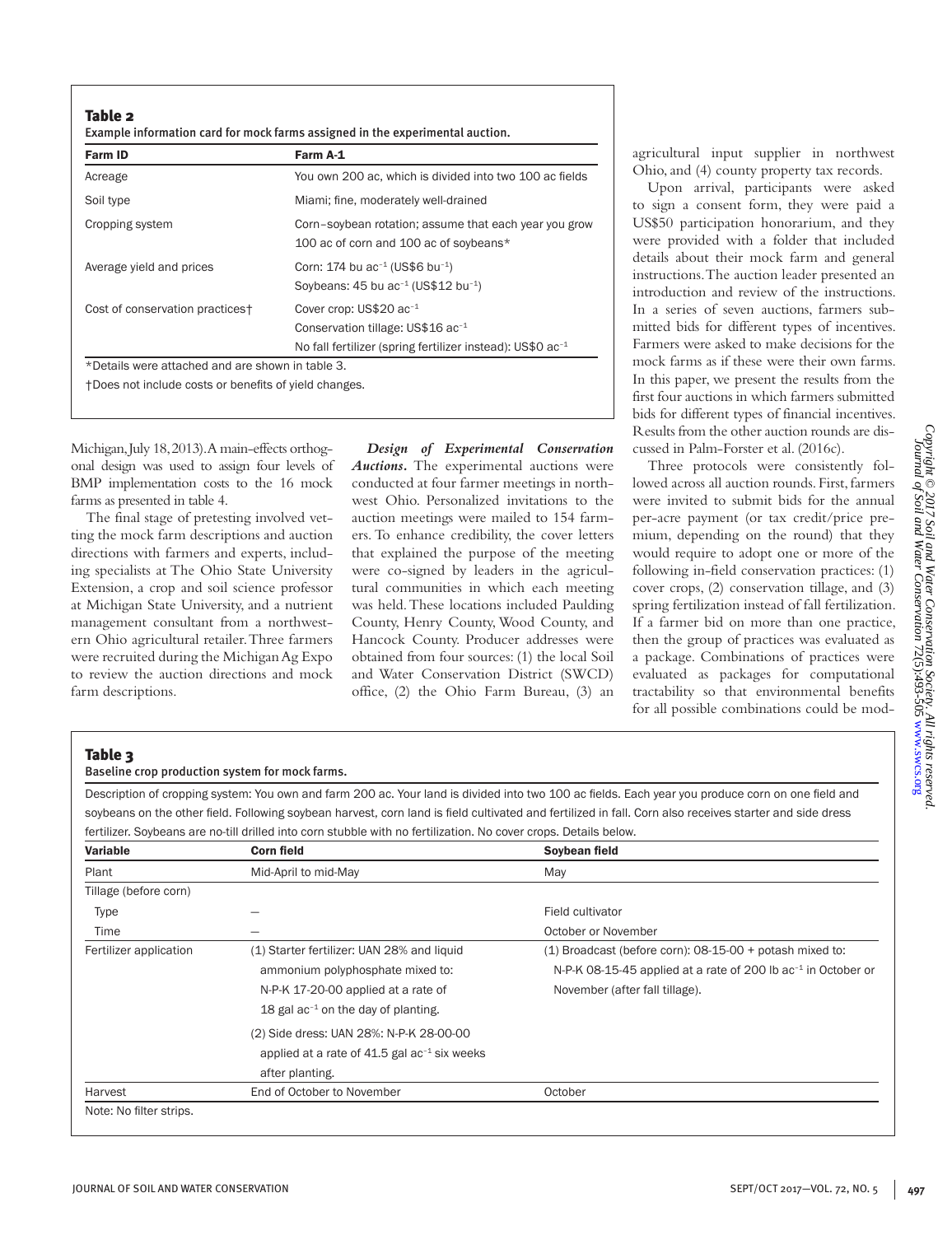eled in SWAT before the auction session. Second, the average predicted reductions in TP surface export from adopting the conservation practices proposed in each bid were calculated using the SWAT model, which simulated an eight-year crop rotation. Third, bids were sealed and no information about outcomes was provided between rounds.

To familiarize farmers with the auction process, the first round involved farmers bidding for a direct payment, which is the most straightforward incentive transaction and is considered the reference case because direct payments are currently the predominant incentive used to motivate conservation. Auction learning effects were limited because farmers only learned about bid acceptance at the end of the session after all auctions had been completed. Auction sessions were designed in this way to limit strategic bidding and facilitate comparison of bids for alternative incentives to bids for direct payments (the reference case).

After the payment auction was completed, farmers were informed about BMP insurance that they would automatically receive if their bid for a payment was accepted in the second auction. Farmers were told that insurance indemnities would be paid if the countywide average yield of BMP systems fell below the countywide average yield of conventional systems. Farmers then submitted a bid for the payment that they would require to adopt a BMP when provided with the BMP insurance free of cost.

The tax credit auction was most similar to the direct payment auction, only with a different payment vehicle. Farmers submitted bids for the state tax credit that they would request in exchange for adopting conservation practice(s). State tax credits were offered to link regional environmental benefits and regional (state) incentives; however, participants at the first auction site (Paulding County) indicated that state tax liabilities for most farmers are less than the payment they would require to implement some conservation practices (e.g., cover crops on large acreage). In the latter three sessions (Henry County, Wood County, and Hancock County), we included an auction for federal tax credits in addition to the auction for state tax credits, as the level of federal taxes would be better able to fund conservation practices. Results between auctions for the two tax credits are similar; therefore, we report results

| <b>Farm ID</b> | <b>Cover crops</b><br>(US\$ $ac^{-1}$ ) | <b>Conservation</b><br>tillage<br>$(US$~ac^{-1})$ | <b>Spring</b><br>fertilizer<br>$(US$~ac^{-1})$ | All three<br>BMPs*<br>$(US$~ac^{-1})$ |
|----------------|-----------------------------------------|---------------------------------------------------|------------------------------------------------|---------------------------------------|
| $1(A-1)$       | 20                                      | 16                                                | $\mathbf 0$                                    | 36                                    |
| $2(A-2)$       | 24                                      | 16                                                | $\mathbf{1}$                                   | 41                                    |
| $3(A-3)$       | 28                                      | 16                                                | $\overline{2}$                                 | 46                                    |
| $4(A-4)$       | 32                                      | 16                                                | 3                                              | 51                                    |
| $5(B-1)$       | 20                                      | 20                                                | $\mathbf{1}$                                   | 41                                    |
| $6(B-2)$       | 24                                      | 20                                                | $\Omega$                                       | 44                                    |
| $7 (B-3)$      | 28                                      | 20                                                | 3                                              | 51                                    |
| $8(B-4)$       | 32                                      | 20                                                | $\overline{2}$                                 | 54                                    |
| $9 (C-1)$      | 20                                      | 24                                                | $\overline{2}$                                 | 46                                    |
| $10 (C-2)$     | 24                                      | 24                                                | 3                                              | 51                                    |
| $11 (C-3)$     | 28                                      | 24                                                | $\Omega$                                       | 52                                    |
| $12 (C-4)$     | 32                                      | 24                                                | $\mathbf{1}$                                   | 57                                    |
| $13(D-1)$      | 20                                      | 28                                                | 3                                              | 51                                    |
| $14(D-2)$      | 24                                      | 28                                                | $\overline{2}$                                 | 54                                    |
| 15 (D-3)       | 28                                      | 28                                                | $\mathbf{1}$                                   | 57                                    |
| $16(D-4)$      | 32                                      | 28                                                | 0                                              | 60                                    |

for state tax credits because this incentive was tested at all four auction sites.

Table 4

In auctions for direct payments, payments with BMP insurance, and tax credits, bids were ranked based on the cost per pound of reduced TP runoff, and contracts were offered to the farmers who made the most cost-effective bids until the budget was exhausted. Farmers with selected projects were paid the amount of their bid. The budget for each auction was set at 100,000 experimental dollars, but was unknown to farmers.

The auctions for price premiums associated with a stewardship certification were implemented differently to reflect how price premiums would be awarded in reality. In practice, farmers enroll in a certification program if they are willing to accept the premium provided by the program. This enrollment rule can be mimicked using a Becker-DeGroot-Marschak (BDM) mechanism (Becker et al. 1964). In these auction rounds, farmers bid the minimum price premium they would accept to enroll in the certification program, and their bids were compared to a randomly drawn price premium. Price premiums for corn and soybeans were drawn from uniform distributions with known supports. Possible premiums ran from US\$0 to US\$1 for corn and US\$0 to US\$2 for soybeans in one-cent increments. If, for both crops, the price premiums requested by farmers were less than the premium drawn, then participants were enrolled in the stewardship certification program and they received the per bushel premium drawn. If their bids were greater than the randomly drawn price premium for either crop, the farmer was not enrolled in the program.

Unlike discriminatory price reverse auctions in which the winning bidders are paid the amount of their bids and have an incentive to bid strategically, the BDM mechanism has been shown to be incentive compatible (Lusk and Shogren 2007; Lusk et al. 2007). Incentive compatibility means that the mechanism induces the bidder to tell the truth about the lowest payment that they are willing to accept. If the BDM mechanism used to elicit bids for the certification price premium is incentive compatible, one would expect bids to be lower relative to bids for payments in a discriminatory price auction. The implications of using the two types of auctions are discussed when interpreting the results.

In addition to the US\$50 participation honorarium, participants were paid based on the total income generated by their mock farm in all auction rounds. Net winnings in each round equaled the difference in farm profits with and without the conservation program. Farm profits equaled the net revenue minus the costs of adopting the conservation practice(s) plus the income provided by the conservation incentive (e.g., payment, tax credit, or price pre-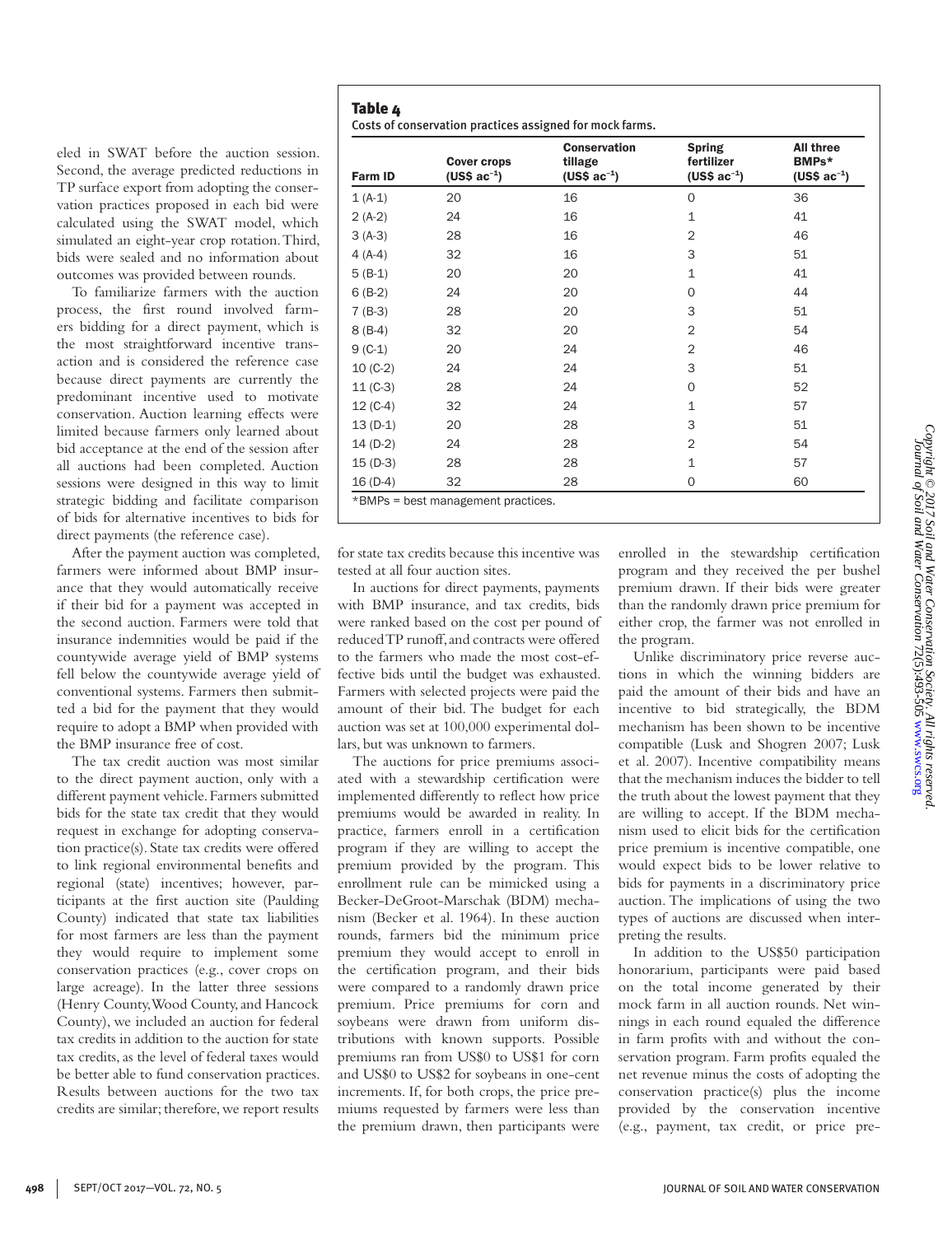of incentive for which the farmers were bidding, thus changes in bidding behavior reveal farmer preferences among the four

Copyright © 2017 Soil and Water Conservation Society. All rights reserved<br>Uournal of Soil and Water Conservation 72(5):493-505 www.swcs.org *Copyright © 2017 Soil and Water Conservation Society. All rights reserved.* [www.swcs.org](http://www.swcs.org) 72(5):493-505*Journal of Soil and Water Conservation*

Figure 3 summarizes the bidding behavior using a scatterplot of participant bids against their given implementation costs in four auctions. The 45 degree line connects points where bids equal monetary costs such that bids that exceed implementation costs are above the line and bids less than implementation costs are below the line. Two important results are apparent. First, the variation among bids is smallest in the auction for direct payments and greatest in the one for direct payments with BMP insurance. Greater variation among bids mirrors the variation in farmer preferences. Some farmers were interested in BMP insurance to minimize perceived downside yield risk associated with BMP adoption and thus required a lower payment when BMP insurance was provided free of cost. Other farmers showed strong aversion to BMP insurance by bidding for payments that far exceeded implementation costs.

practices, the net bid was calculated by subtracting the total per-acre cost of all practices from the total per-acre bid and the practices included in each bid were controlled for in the econometric model. The only variable that differed among auctions was the type

different incentive types.

Second, farmers bid both above and below their costs (figure 3). Previous studies have concluded that bidding below one's cost is a mistake that inexperienced farmers make when bidding in conservation auctions in an attempt to increase their chances of winning (Cason et al. 2003). However, the frequency of bidding below costs that occurred in this study suggests that other factors may be influencing farmers' bidding decisions. As presented in our conceptual framework, low bids may reveal farmers' environmental preferences or their expectations of private benefits from implementing the BMP(s). It is highly likely that farmers were considering their environmental preferences when submitting bids and this result is supported by the econometric analysis that follows. Participants took the experimental auctions seriously. During debriefing following the auction, farmers stated that they were willing to accept some of the costs associated with conservation practices on their own farm and did not always require payments equal to or above expected costs. In this way, farmers

mium). Mock farm incomes were calculated for each auction round and then summed to calculate the total earnings. Payments for auction performance ranged from US\$38.00 to US\$68.25, with an average payment of US\$52.00.

*Empirical Model.* In the conceptual framework, we discussed how farmer preferences could cause conservation bids to differ by incentive type, thereby varying the cost-effectiveness of conservation contracts offering alternative incentives. However, a priori, we do not know whether or how preferences will differ among the incentive types. In an experimental setting, we can test the impact of different incentive types on the bids submitted by farmers with lower bids indicating that farmers are willing to adopt BMPs at a lower cost to the conservation agency.

To identify relative differences in bids submitted for various incentives, we focus on what we call "net bids," which is the difference between the bid amount and the known cost of adopting one or more BMPs (recall that farmers knew their costs). When a bid was submitted for a per-bushel price premium in the certification treatment, the net bid was calculated by multiplying the premium (bid) by the estimated per-acre crop yield and subtracting the per-acre costs of BMP implementation.

The net bid is impacted by expected changes in revenue from a yield effect, transaction costs of being involved with the conservation program, environmental attitudes and incentive type preferences, and the probability of bid acceptance. A linear specification is used in a regression model to estimate how the type of conservation incentive offered affects net bids (see Palm-Forster [2015] for more details).

The type of incentive offered in each auction is modeled with binary variables such that estimated coefficients reflect how much the bid will change when different incentives are offered compared to the baseline, which is the direct payment. We control for the type of BMP(s) included in each bid because they could impact farmer perceptions about the profitability effect. Farmer characteristics are controlled for with continuous and binary variables as presented in table 5. A binary variable was created to indicate if the farmer was a member of an environmental organization; the variable equals one if the farmer was a member of an environmental organization and zero otherwise. Additionally, binary fixed effect variables control for the mock farm cluster to which each farmer was assigned (table 1) and the location of the experimental auction session in which they participated. This specification enables tests of the following null hypotheses: (1) that incentive type has no effect on bid amount, and (2) that environmental preference (as proxied by organizational membership) has no effect on bid amount.

## Results and Discussion

Outcomes from the experimental auctions are evaluated in two ways. First, we evaluate farmer preferences among incentive transactions by comparing their net bids (i.e., the difference between their bid and assigned cost of BMP implementation). Next, we evaluate the cost-effectiveness of the auctions based on how much environmental benefit was acquired per dollar.

*Overview and Descriptive Analysis.* Fiftyone farmers participated in the experimental auctions, yielding 49 records that could be used in the analysis because one participant was not a corn and soybean farmer and the other participant failed to complete the background questionnaire. Auction participants included in this analysis were recruited using mailing lists from county SWCDs (69%), Ohio Farm Bureau (15%), an input supplier (10%), and property tax records (6%). Characteristics of participants at each auction location are presented in table 5.

Participants were all male with a mean age of 56 years and mean farming experience of 38 years. Forty-nine percent of participants had continued their education beyond high school and 45% of farmers were from households earning US\$50,000 or more in off-farm income. Participants were row crop farmers following a corn and soybean rotation with some farmers growing wheat (*Triticum aestivum*) in the rotation. In 2012, the farmer participants planted an average of 1,477 ac (597 ha) in corn or soybeans on land that they owned or rented. Thirty-eight percent reported being a member of an environmental organization.

*Farmer Preferences among Incentive Types.* Farmer preferences among the four incentive types were evaluated by comparing net bids in each auction. The net bid was calculated for each farmer as the per-acre bid for that incentive transaction minus the assigned per-acre cost of BMP implementation. If farmers bid on multiple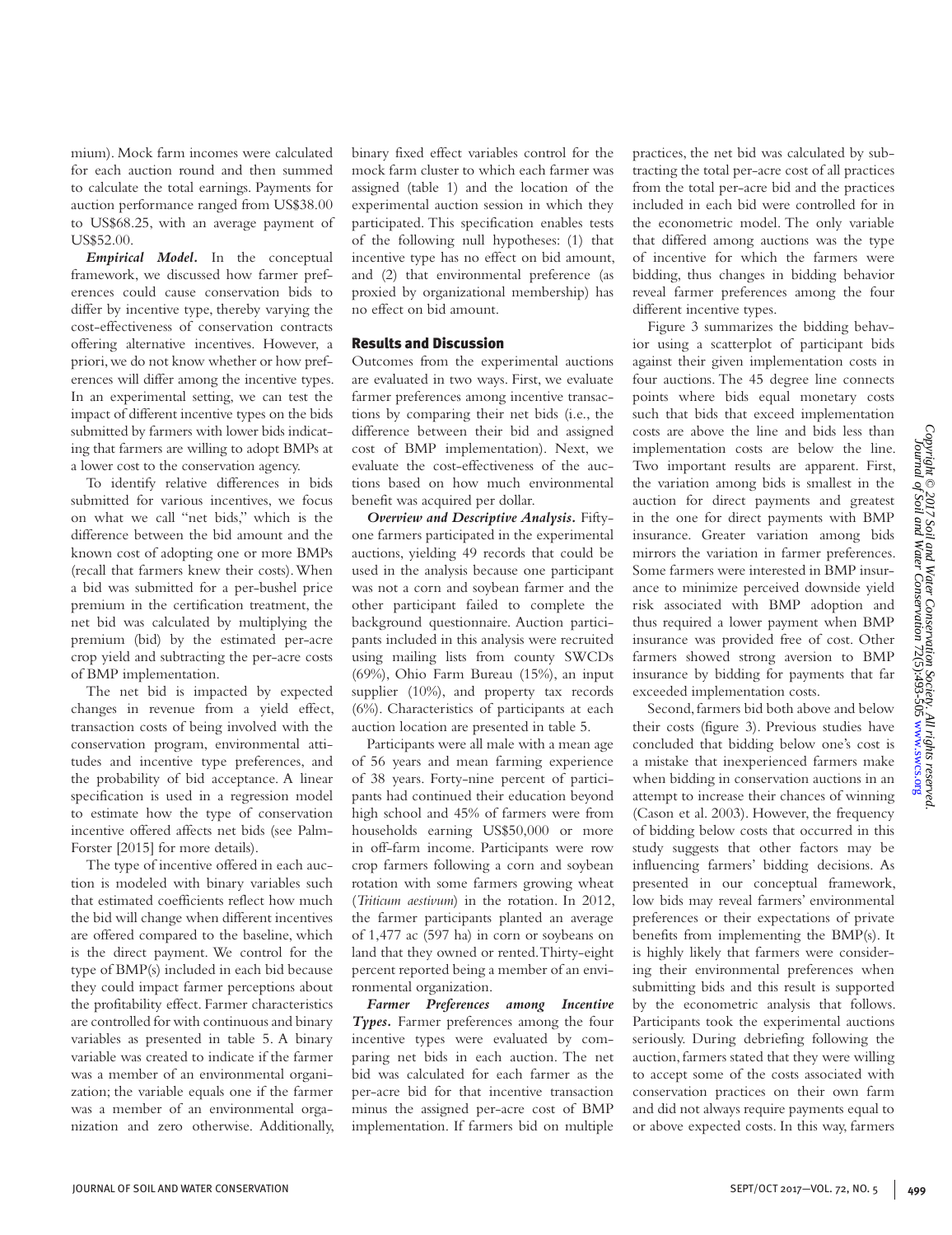## Table 5

Descriptive statistics of the characteristics of auction participants.

| <b>Characteristic</b>                    | Paulding<br>County | Henry<br>County | Wood<br>County | <b>Hancock</b><br>County | All   |
|------------------------------------------|--------------------|-----------------|----------------|--------------------------|-------|
| Number of participants                   | 12                 | 10              | 16             | 11                       | 49    |
| Participant characteristics              |                    |                 |                |                          |       |
| Gender (% male)                          | 100                | 100             | 100            | 100                      | 100   |
| Average age (y)                          | 61                 | 62              | 44             | 64                       | 56    |
| Average farming experience (y)           | 42                 | 44              | 25             | 47                       | 38    |
| Education beyond high school (%)         | 42                 | 50              | 69             | 27                       | 49    |
| Off-farm income > US\$50,000 (%)         | 33                 | 50              | 44             | 55                       | 45    |
| Average acres planted in 2012            | 1,580              | 1,076           | 1,848          | 1,190                    | 1,477 |
| Member of environmental organization (%) | 17                 | 60              | 25             | 55                       | 37    |
| Recruitment                              |                    |                 |                |                          |       |
| Soil and Water Conservation District (%) | 100                | 44              | 56             | 72                       | 69    |
| Farm bureau (%)                          | $\Omega$           | $\Omega$        | 44             | O                        | 15    |
| Input supplier (%)                       | O                  | 56              | $\Omega$       | $\Omega$                 | 10    |
| Tax records (%)                          | $\Omega$           | $\mathbf 0$     | 0              | 27                       | 6     |

considered the payments more like a costshare and bid accordingly.

Table 6 presents the summary statistics of net bids across the auctions and figure 4 presents the frequency distributions. Mean net

bids are highest in the auction for payments with BMP insurance, but the mean is pulled upward by several farmers with strong aversion to BMP insurance that bid significantly higher than they did in the payment auction. Net bids are lowest for the tax credit, but due to the high variance and relatively small sample size, the difference between net bids in the tax credit auction and the auction for direct payments is not statistically significant.

Random effects regression techniques are used to estimate the regression model by controlling for farm and farmer characteristics while testing for effects of environmental preferences and differences in bidding behavior across incentive types. Relative to direct payment, the results reveal aversion to BMP insurance incentives, but no significant differences in preferences for tax credits or premiums tied to stewardship certification (table 7). The continuous dependent variable is the net bid—the difference between the per-acre bid to adopt conservation practices and the assigned per-acre cost of adopting those practices.

Relative to the auction in which farmers bid for a direct payment only, net bids were US\$14 higher on average when BMP insur-

# Figure 3

Scatterplots that compare farmer bids and their assigned costs to implement conservation practices show that farmers bid both above and below their costs in all auctions. (a) shows direct payment, (b) shows direct payment with best management practice (BMP) insurance, (c) shows tax credit, and (d) shows premium tied to certification.

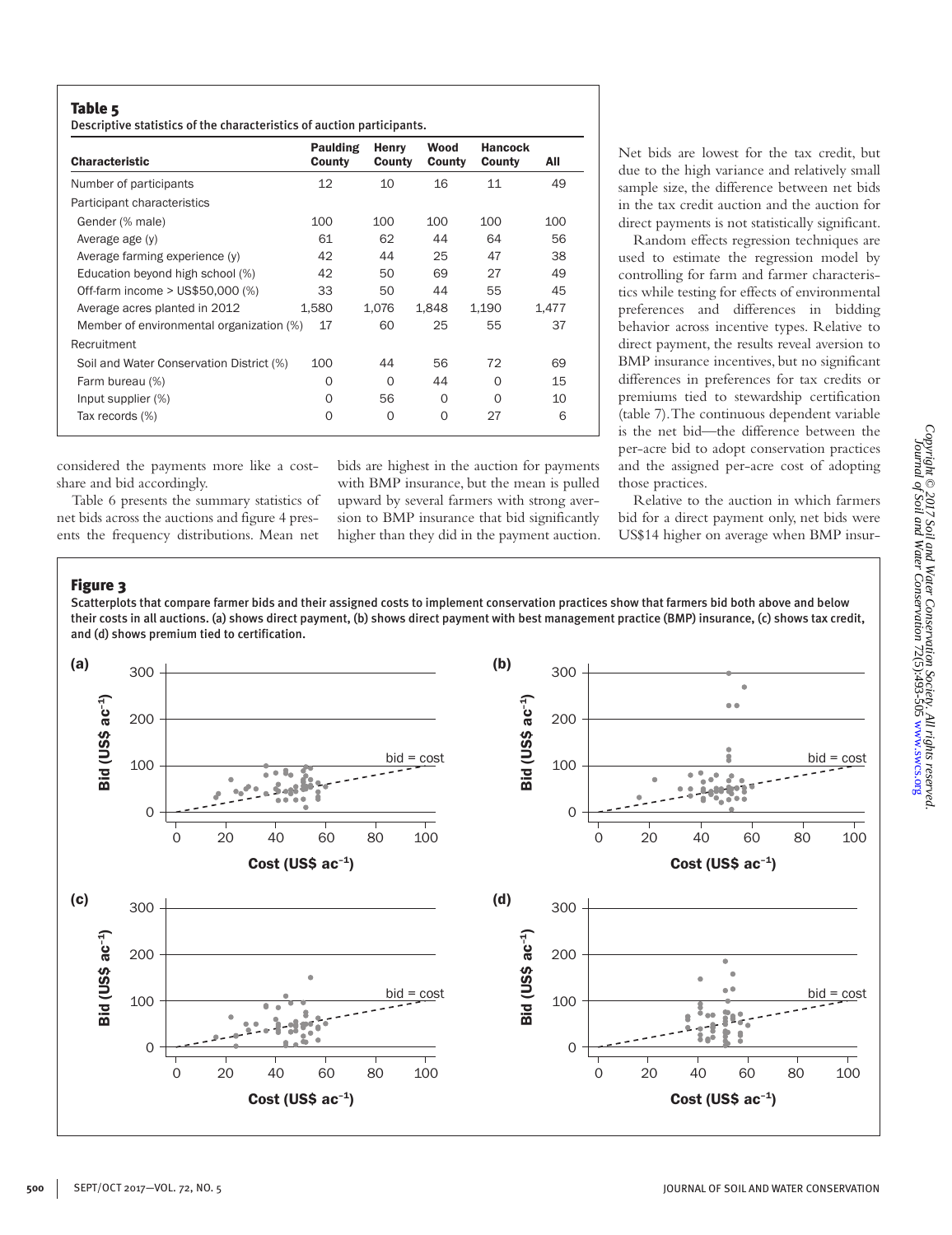## Table 6

Summary statistics of net bids (i.e., bid minus the cost of conservation practice implementation) for four incentive types.

| Incentive offered in auction | n* | Mean | Std. dev. | Min     | Median | Max   |
|------------------------------|----|------|-----------|---------|--------|-------|
| Payment                      | 49 | 11.0 | 22.7      | $-42.0$ | 7.0    | 64.0  |
| Payment with BMP insurance   | 47 | 24.0 | 61.8      | $-46.0$ | 3.O    | 249.0 |
| Tax credit                   | 47 | 3.4  | 30.1      | $-43.0$ | $-1.0$ | 96.0  |
| Certification price premium  | 47 | 8.7  | 40.3      | $-47.4$ | 23     | 134.2 |

\*All 49 participants submitted bids in the auction for a conservation payment; however, only 47 bids were submitted in the auctions for the alternative incentives. Participants who chose not to submit bids varied among the three auctions.

ance (provided free to the farmer) was offered in addition to a direct payment. This result may seem counterintuitive if one expects required payments for BMP adoption to decrease with reduced risk, but debriefing after the auction revealed that many farmers were skeptical of BMP insurance and were uncertain about the administrative hurdles that the program may involve. Farmers stated that they lacked confidence that this type of BMP insurance program would pay indemnities in the event that yield loss on their farms from the adoption of conservation practices

correlated poorly with county average effects. One farmer voiced his concern about how this type of insurance program would actually be administered, asking, "[How well] would county level outcomes really represent my farm? There are many different soil types, operators, and weather variability." He stated that these factors made him less interested in BMP insurance.

Net bids did not differ significantly among the payment, tax credit, and certification premium auctions. When asked about preferences between payments and tax credits,

one farmer explained, "You would need to make the tax credit the same value as the payment, but I don't have a real preference." Another farmer said, "I like the idea of a tax reduction, but it is a tricky thing to think about." This sentiment was shared by four other farmers who voiced concerns about how tax credits would be administered. Expressing his opinion about certification price premiums, a farmer said, "I like the certification idea. You can get certified and then your premium just jumps per bushel. That's so easy. You just have to get certified and show that you're doing these practices."

When comparing the net bid in the BDM mechanism for certification premium to the auction for payments, we expected a lower bid for the premium due to the incentive compatible properties of the BDM mechanism. However, even considering this impact, we still find no significant differences among net bids. Therefore, we conclude that the certification premium performs no better than a payment. We further explore

# Figure 4

Histograms of net bids for each auction show that the variance of net bids is smallest in the auction for direct payments and largest among net bids for payments with best management practice (BMP) insurance. (a) shows payment, (b) shows direct payment with BMP insurance, (c) shows tax credit, and (d) shows premium tied to certification.

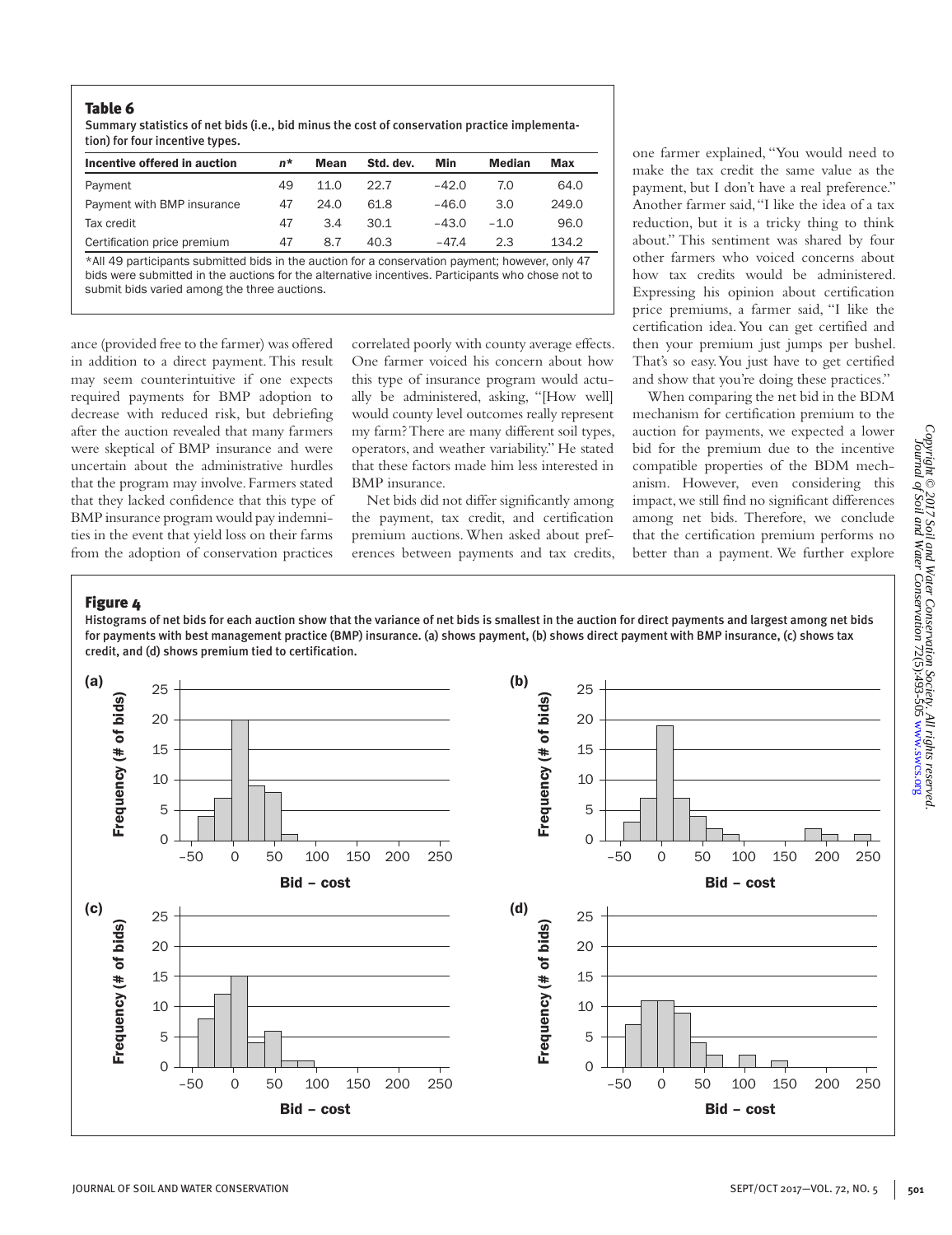Determinants of net bids (bid minus assigned costs of conservation practices) for 49 farmer participants in experimental auctions, random effects regression model.

| Variable                                         | <b>Coefficient</b> | Robust std. err. | p-value |
|--------------------------------------------------|--------------------|------------------|---------|
| Cover crop dummy                                 | $-6.56$            | 6.18             | 0.29    |
| Conservation tillage dummy                       | $-15.04$           | 12.38            | 0.23    |
| Spring fertilizer dummy                          | 21.60***           | 5.56             | 0.00    |
| Type of auction                                  |                    |                  |         |
| Direct payment                                   | (baseline)         |                  |         |
| <b>BMP</b> insurance                             | 14.64*             | 8.84             | 0.10    |
| State tax credit                                 | $-5.84$            | 4.15             | 0.16    |
| Certification premium                            | $-5.00$            | 6.11             | 0.41    |
| Mock farm assignment                             |                    |                  |         |
| Location A 2                                     | $-9.75$            | 11.64            | 0.40    |
| Location B_1                                     | $-7.09$            | 10.76            | 0.51    |
| Location B_2                                     | $-2.94$            | 11.47            | 0.80    |
| Location C 1                                     | 1.84               | 10.34            | 0.86    |
| Location C_2                                     | $-36.16***$        | 8.31             | 0.00    |
| Location D_1                                     | $-6.82$            | 13.02            | 0.60    |
| Location D 2                                     | $-16.32$           | 15.76            | 0.30    |
| Farmer meeting                                   |                    |                  |         |
| <b>Henry County</b>                              | 19.79***           | 6.17             | 0.00    |
| <b>Wood County</b>                               | 16.88*             | 9.19             | 0.07    |
| <b>Hancock County</b>                            | 39.32***           | 8.88             | 0.00    |
| Demographics                                     |                    |                  |         |
| Age $(y)$                                        | $-1.11**$          | 0.53             | 0.04    |
| Education beyond high school $(= 1$ if yes)      | 8.33               | 7.02             | 0.24    |
| Farming experience (y)                           | 0.68               | 0.63             | 0.28    |
| Income $(= 1$ if $>$ US\$50,000 off-farm income) | $-4.08$            | 4.88             | 0.40    |
| Acres planted in 2012                            | $-0.001$           | $-0.003$         | 0.75    |
| Environmental organization $(= 1$ if a member)   | $-17.64***$        | 6.68             | 0.01    |
| Constant                                         | 47.65*             | 26.36            | 0.07    |
| ** $p < 0.05$<br>***p < 0.01<br>$*_{p}$ < 0.1    |                    |                  |         |

runoff (i.e., cumulative environmental benefit). Figure 5a presents the contract curves for payments, BMP insurance, and tax credits, which overlap considerably and show no significant difference in cost-effectiveness of bids until the upper limit of the curve. Note that this analysis does not take into account the administrative costs involved with running a conservation program. One would expect that BMP insurance programs have higher administrative costs than PES programs that make direct payments. Therefore, cost-effectiveness of BMP insurance would be further reduced when total costs of the program are considered.

Figure 5b compares contract curves for three levels of certification premiums to the base curve constructed from bids for direct payments. Points on the curve "Certification premium  $-A$ " represent the cost per pound of TP reduction if farmers were paid price premiums for corn and soybeans equal to their bids. In this scenario, cost-effectiveness of bids for price premiums is no different than for bids to receive direct payments. However, an environmental stewardship certification program would not pay farmers unique price premiums based on their willingness to accept or the amount of environmental benefits that their conservation actions provide. Instead, a certification program would set a price premium and allow farmers to opt-in and adopt the required practices or decline to participate. This type of program is not targeted to environmentally vulnerable sites, so cost-effectiveness is reduced relative to targeted conservation payments. Certification programs B and C (figure 5b) represent potential nontargeted incentive programs in which enrollment is determined by farmers' willingness to accept the established price premium. Price pre-

the cost-effectiveness of payments and price premiums in the following section. For a single payer, such as a government conservation agency, the results suggest that certification premiums are not more cost-effective than direct payments.

Among the three conservation practices, spring fertilizer application induced a large bid premium over costs. Average net bids increased by over US\$21 when spring fertilization was included. Although changing the timing of fertilizer application may seem costless, farmers explained that spring fertilization requires extra time in an already short planting window and increases the risk of delayed planting that results in yield losses. They also reported that driving equipment over wet fields in the spring increases soil compaction in the heavy soils that dominate much of the landscape in the Maumee Watershed, which can interfere with planting and decrease crop yields.

Farmers that were members of environmental organizations placed net bids almost US\$18  $ac^{-1}$  (US\$44.48  $ha^{-1}$ ) lower than nonmember farmers. If membership in an environmental organization is a valid proxy for environmental preferences, then the significance of this attribute supports rejecting the null hypothesis that environmental preferences have no effect on willingness to participate in conservation programs. Farmers who care about the environment are willing to accept lower financial incentives to adopt conservation practices that improve water quality.

*Cost-Effectiveness of Conservation Incentives.* To evaluate the relative cost-effectiveness of each incentive type, we construct contract supply curves to compare the cost to procure each unit of TP abatement across the different auctions in our experiment. Annual TP abatement is predicted using the SWAT (Bosch et al. 2011; LimnoTech 2013). It is important to recognize that these curves do not reflect the true cost to reduce TP because abatement is predicted for mock farms where farmers have hypothetical costs; therefore, we are not estimating farmers' true willingness to accept. Instead, we are comparing the relative outcomes of the auctions depending on the type of incentive offered. Figure 5 presents contract curves that were created by ordering the bids from all four auctions by the cost per pound of reduced TP runoff and plotting the cost to reduce each pound of TP runoff against the cumulative reductions in TP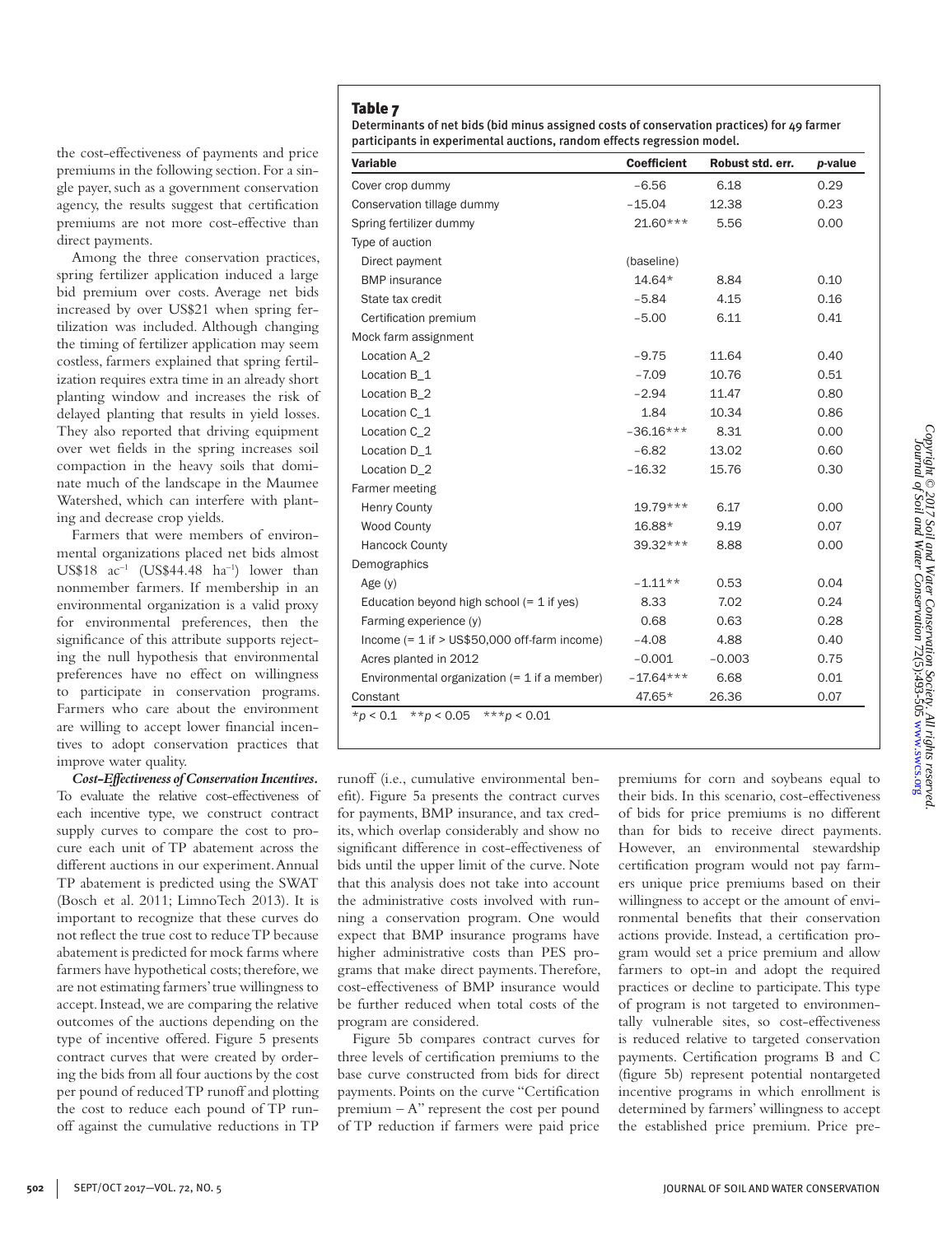# Figure 5

(a) Contract supply curves for the reduction of total phosphorus (TP) runoff with direct payment, best management practices (BMP) insurance plus payment, and tax credit; and (b) contract supply curves for the reduction of TP runoff with direct payments and certification premiums.



miums for program B are set at US\$0.43 bu<sup>-1</sup> (US\$16.93 t<sup>-1</sup>) corn and US\$0.90 bu<sup>-1</sup> (US\$33.07  $t^{-1}$ ) soybeans, which were the mean bids submitted for the respective premiums. The contract curve for program B increases sharply after land with high environmental benefits is enrolled. The program then begins paying the same price premium to farmers with limited ecological impact, thus decreasing the overall cost-effectiveness of the program. Relative to program A and the auction for direct payments, fewer benefits are procured at a greater cost per unit of benefit. In program C, the price premiums are increased to US\$0.50 and US\$1.00 bu–1 (US\$19.68 and US\$36.74  $t^{-1}$ ) for corn and soybeans, respectively. Program C has greater overall environmental impact than program B because more farmers are willing to enroll in the program for the higher price premium. However, paying a higher premium means that farmers are paid more per unit of environmental impact. If the premium is paid in the market, this incentive may be acceptable, but in the context of agencies with limited conservation funding, there are more cost-effective ways to allocate economic incentives by targeting funds to cost-effective conservation proposals.

## Summary and Conclusions

Well-designed conservation incentives are critical to improve environmental outcomes across agricultural landscapes. This research highlights the importance of understanding farmer preferences for different conservation incentives in order to design cost-effective agri-environmental programs in which farmers are willing to participate. Using experimental procurement auctions, we compare farmer bids for four different incentives including (1) direct payment, (2) payment coupled with BMP insurance, (3) tax credits, and (4) price premium tied to stewardship certification. We evaluate bidding behavior across these auctions to identify cost-effective incentives. Rather than finding one incentive type to be most cost-effective, we find two traits that lead to a less cost-effective incentive. First, when the incentive cannot spatially target conservation practices to vulnerable locations, environmental benefits (and hence cost-effectiveness) are reduced, as in the case of the certification price premium. Second, when farmers are skeptical of a particular incentive or they perceive that it will have high transaction costs, they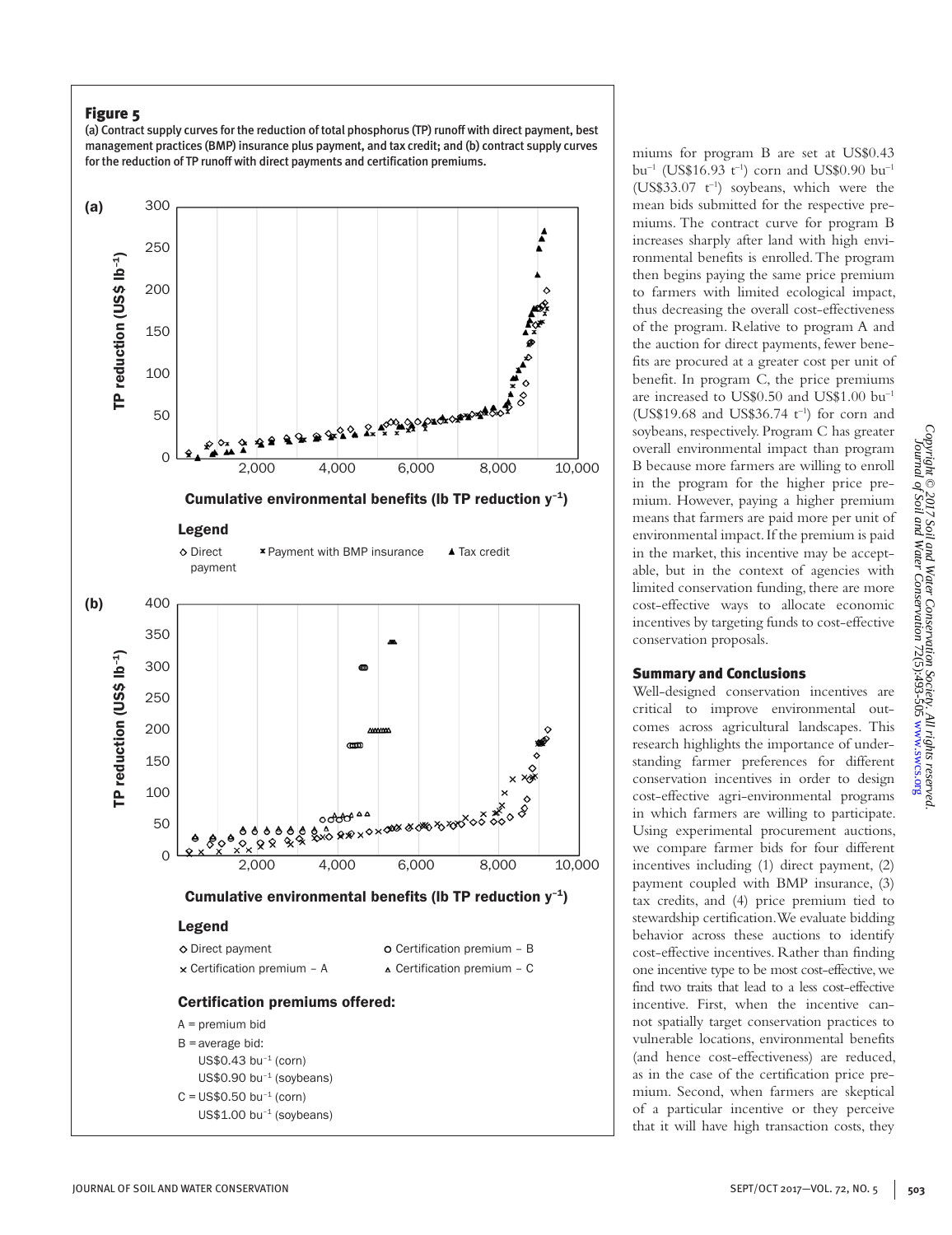will demand higher payments, as in the case of BMP insurance. See Palm-Forster et al. (2016b) for a more in-depth analysis about how transaction costs affect farmer participation and cost-effectiveness of conservation auctions. In this study, farmers were equally willing to accept direct payments and tax credits in exchange for implementing conservation actions.

Crop yield insurance linked to conservation practices, also called green insurance or BMP insurance, has been proposed as a way to facilitate the adoption of environmentally sound production practices when farmers are risk averse and misperceive the downside risk of these practices on farm profitability (Mitchell 2004; AFT 2012). However, results from our experimental auctions indicate that farmers often demand higher payments when coupled with BMP insurance (provided free to the farmer). Comments during debriefing suggest that farmers were skeptical of how well the program would work and they were wary of uncertain transaction costs associated with obtaining and implementing the policy. Considering the added costs that would be required for an organization to administer and oversee a BMP insurance program, this is a less cost-effective alternative to the direct payments alone. BMP insurance may be successful if it could be integrated into the current crop insurance market. However, past programs have found it difficult to generate support for BMP insurance in the private sector due to high transactions costs and uncertainty surrounding the new policy (Mitchell 2004; Campbell 2003).

Tax credits may be a worthwhile incentive for agricultural conservation, if designed correctly. Farmer bids for tax credits did not significantly differ from bids for payments, indicating farmers were indifferent between the two incentives. Farmers suggested that state tax credits would be insufficient to fund many conservation practices, but this form of incentive may be feasible for relatively inexpensive BMPs. The relative cost-effectiveness of the two contracts would depend on the overhead and administrative costs incurred by the government to manage the program. An important caveat not explored in this research is that our analysis of tax credits assumes that the farmer managing the land would benefit from tax incentives. In much of the Corn Belt, a significant portion of cropland is rented. In our sample of 49 producers, 38% of farmers rented-in twice as much land as they owned. Tax credits would have to be designed so that the person undertaking the conservation actions could benefit from the credits, whether it be the landowner or renter. Furthermore, there may be political resistance to a tax policy in which benefits are only available to owners and managers of land with high environmental impact.

Programs that certify environmental stewardship provide signals about farmers' actions to promote ecosystem health and can induce conservation actions if farmers value benefits from the certification (e.g., price premiums, increased market access, social recognition, or protection from future regulation). Results from our experimental auctions suggest that farmers are willing to enroll in stewardship certification programs that offer price premiums for certified crops. However, enrollment in such a program only depends on farmer willingness to accept the offered premium. Therefore, uniform price premiums would be paid to farmers for adoption of practices regardless of the environmental vulnerability of their cropland, resulting in more variable and less cost-effective outcomes relative to targeted PES or tax credit programs.

Understanding farmer preferences for different types of conservation incentives is critical to design cost-effective agri-environmental programs. Our research begins to fill this gap by experimentally testing farmers' willingness to participate in conservation programs offering a variety of incentives for adoption of conservation practices. Farmers prefer incentive programs with low transaction costs such as those offering direct payments or tax credits. Compared to nontargeted policies like environmental stewardship certification, agri-environmental programs that can successfully target conservation incentives to producers with environmentally sensitive cropland are more cost-effective.

#### Acknowledgements

For their help developing the mock farms used in the auction experiment and for simulating best management practices implementation using the Soil and Water Assessment Tool (SWAT) to predict phosphorus reductions, the authors thank Todd Redder, P.E., a senior environmental and water resource engineer, and Joseph V. DePinto, Ph.D., a senior scientist, at LimnoTech in Ann Arbor, Michigan. Farmer recruitment was critical in this project and was facilitated by the Ohio Soil and Water Conservation Districts, Ohio Farm Bureau, and The Farmer's Elevator Grain and Supply Association in New Bavaria, Ohio. For their on-the-ground support

to make the auctions successful, the authors thank Gary Pennell, a certified crop advisor at The Farmers Elevator, and two former Michigan State University students, Brad Kells (currently a doctoral student in economics at George Mason University in Fairfax, Virginia) and Kathleen Sprouse (currently the Quality Assurance and Food Safety Lead at Earthbound Farm in San Juan Bautista, California). We also thank audiences at Michigan State University, Iowa State University, USDA-Economic Research Service (ERS), and University of Delaware for their helpful feedback. Financial support for the auctions was provided by the Great Lakes Protection Fund through The Nature Conservancy and supplementary funds were provided by the Kellogg Biological Station's Long-term Ecological Research (KBS LTER) Project, MSU AgBioResearch, and the USDA National Institute of Food and Agriculture. Finally, the authors thank the 51 farmer participants who attended the auction sessions and shared valuable insights about conservation and farming in the Lake Erie Basin.

#### References

- AFT (American Farmland Trust). 2012. What is the BMP Challenge? http://blog.farmland.org/ what-is-the-bmp-challenge/.
- Baerenklau, K.A. 2005. Some simulation results for a green insurance mechanism. Journal of Agricultural and Resource Economics 30(1):94-108.
- Becker, G., M. DeGroot, and J. Marschak. 1964. Measuring utility by a single-response sequential method. Behavioral Science 9(3):226–36.
- Bosch, N.S., J.D. Allan, D.M. Dolan, H. Han, and R.P. Richards. 2011. Application of the Soil and Water Assessment Tool for six watersheds of Lake Erie: Model parameterization and calibration. Journal of Great Lakes Research 37(2):263–71, doi:10.1016/j. jglr.2011.03.004.
- Campbell, S. 2003. Insuring best management practices. Journal of Soil and Water Conservation 58(6):116A–117A.
- Cason, T.N., L. Gangadharan, and C. Duke. 2003. A laboratory study of auctions for reducing non-point source pollution. Journal of Environmental Economics and Management 46(3):446–71, doi:10.1016/ S0095-0696(03)00026-3.
- Claassen, R., A. Cattaneo, and R. Johansson. 2008. Costeffective design of agri-environmental payment programs: U.S. experience in theory and practice. Ecological Economics 65(4):737–52, doi:10.1016/j. ecolecon.2007.07.032.
- DeVuyst, E.A., and V. Ipe C. 1999. A group incentive contract to promote adoption of best management practices. Journal of Agricultural and Resource Economics 24(2):367–382.
- Edwards-Jones, G. 2006. Modelling farmer decision-making: Concepts, progress and challenges. Animal Science 82(06):783–90, doi:10.1017/ASC2006112.